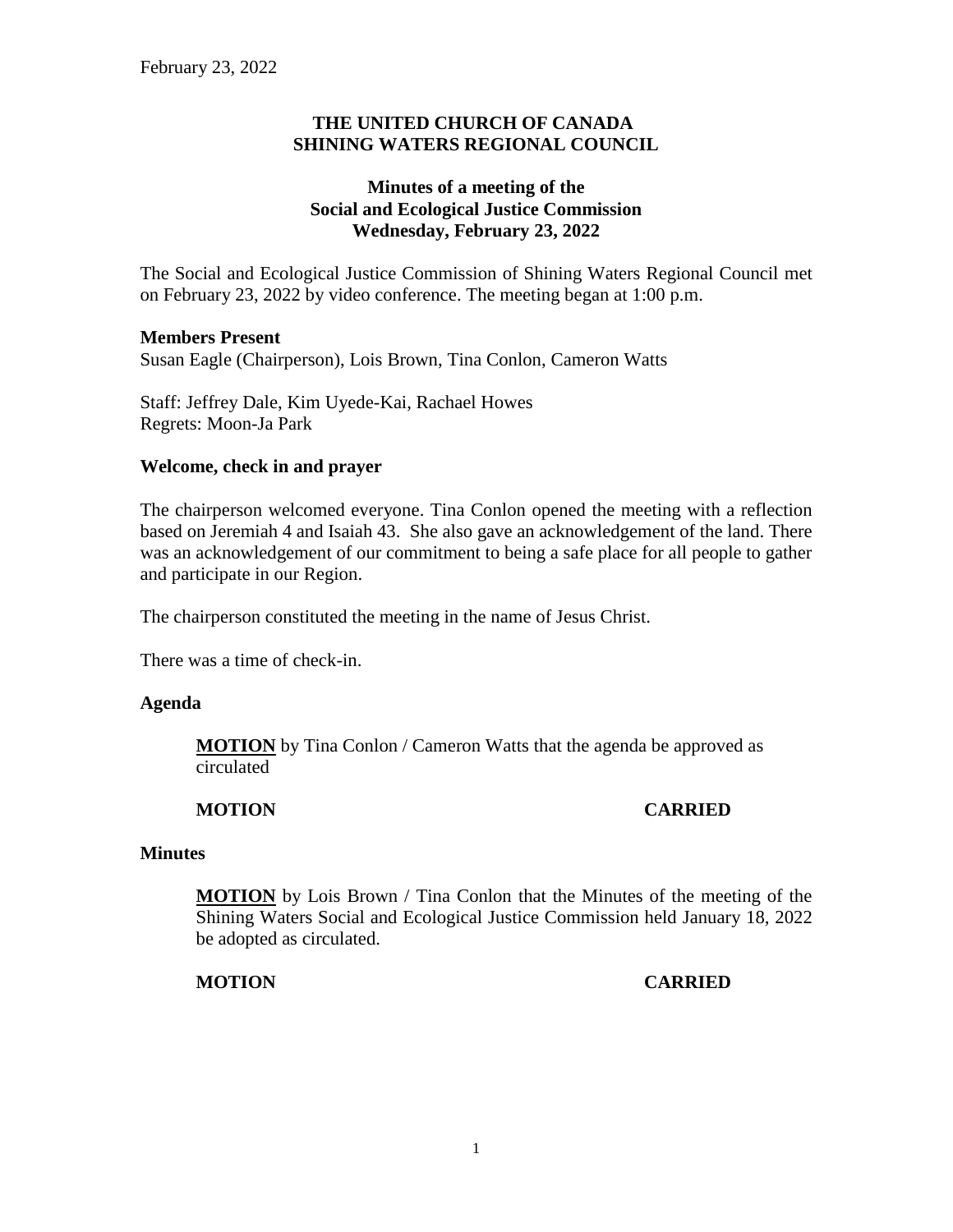## **Business Arising**

## Letter to Communities of Faith

A letter was sent to communities of faith to request that at their annual general meetings they commit to an action in the coming year around homelessness, anti-racism, or environmental action, under the *Daring Discipleship* section of The United Church of Canada's Mission. There was discussion on how the Commission could get feedback from communities of faith on actions that they took. Staff will look into putting something on the website for this.

## Shelter Rally

The Commission emailed information to the regional council about a rally held on January  $20<sup>th</sup>$  in Toronto to tell the City to provide residents with N95 masks – not just workers, and to provide access to Rapid Tests.

## Broken Hearts Day

The Commission emailed information to the regional council about the Broken Hearts Day gathering held on February  $15<sup>th</sup>$  at Toronto City Hall. The gathering created space to mourn the 3.6 homeless deaths a week in Toronto and the 132 deaths in Toronto's shelter system in 2021.

## Mid Winter Event - *Susan Eagle and Jeffrey Dale*

Tuesday, March 8, 9:30 am – 12:00 noon; Clergy Zoom Event: Preaching about Social Justice. There was discussion on the format and process of the event, questions to prepare for breakout rooms, and the focus of the speakers' remarks.

## Nomination Process

A video was made to promote participation on the Commission. Submissions have now closed and the Nominations Committee is meeting this week.

## Revised Commission Mandate

The Commission mandate was updated to reflect that the Commission is now permanent and it was circulated to the commission members.

## Update on Annual Meeting Planning ad hoc committee

There will be an Annual Meeting planning ad hoc committee to work with the President and Past-President in developing an agenda for the meeting with an educational component. There is a separate planning group for the Celebration of Ministries service so the focus of the ad hoc planning committee will only be the regional meeting. The Commission was asked for a representative to the planning committee and Susan Eagle has agreed to participate.

# Equity Leads

The Commission does not have anyone willing to take on the role of Equity Lead.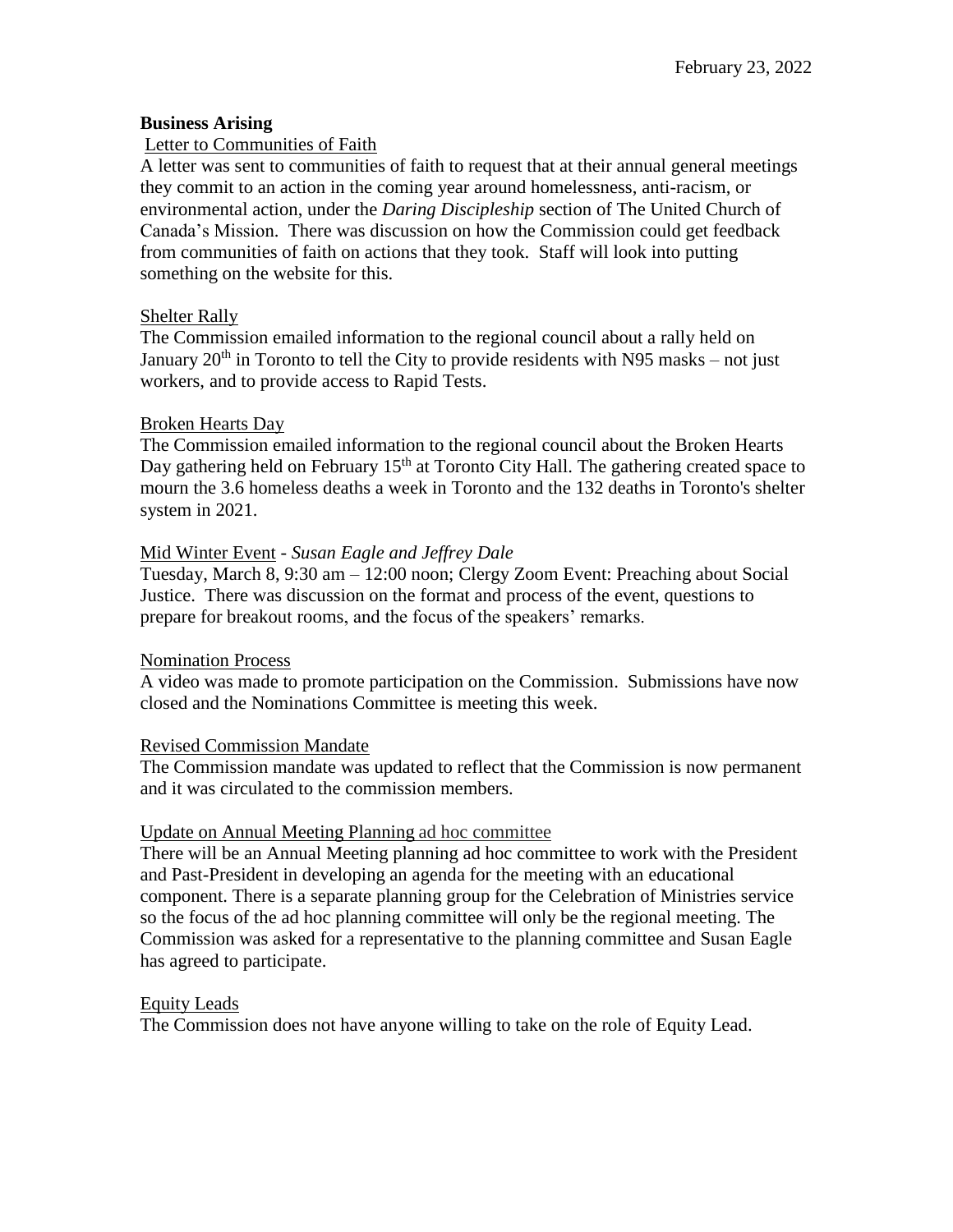## Community Ministries Working Group *– Jeffrey Dale*

A group is being formed to explore what the region's relationship is with the Community Ministries particularly regarding sustainability. This commission is being asked for a representative to be part of the working group. There was no one currently able to take on the role but it will come back to the Commission in the near future.

## Staff reports – *Jeffrey Dale and Kim Uyede-Kai*

Kim had the following announcements;

- Kim shared two links with the Commission: Black History resources on the Shining Waters website, and two events that are coming  $up - a$  right relations event Shining Waters is co-partnering on with south western Ontario regions, called *Together in*  Spirit starting on February 24<sup>th</sup>, and one on March 10<sup>th</sup> called, *Truth Before Reconciliation.*
- International Women's Day, March  $8<sup>th</sup>$ , a resource list will be posted on the Shining Waters website soon.

Jeffrey reported;

- May  $4<sup>th</sup>$  Jeffrey will be presenting to GC44 learning sessions around our proposal on Harm Reduction
- Budget request: \$ 2,000.00 to host a series of conversations, with guest speakers, following up on last year's Harm Reduction conversations. A different format is being considered this year, to do interviews and podcasts, and then offer up conversation sessions to explore more fully.

**MOTION** by Cameron Watts / Tina Conlon that the Social and Ecological Justice Commission of Shining Waters Regional Council pay up to \$2,000 for the harm reduction conversations to pay for guest speakers.

# **MOTION CARRIED**

**MOTION** by Cameron Watts / Lois Brown that the Social and Ecological Justice Commission of Shining Waters Regional Council pay honorariums of \$300 each for guest speaker, Eleanor Scarlett, and for the musician at the March  $8<sup>th</sup>$  midwinter event, *Preaching about Social Justice*.

# **MOTION CARRIED**

• There will be Holy Week resources around climate grief available on the Shining Waters website.

Social Justice Network of Regional Councils (SJNOR) Report - *Tina Conlon* Tina shared her report with the Commission by email.